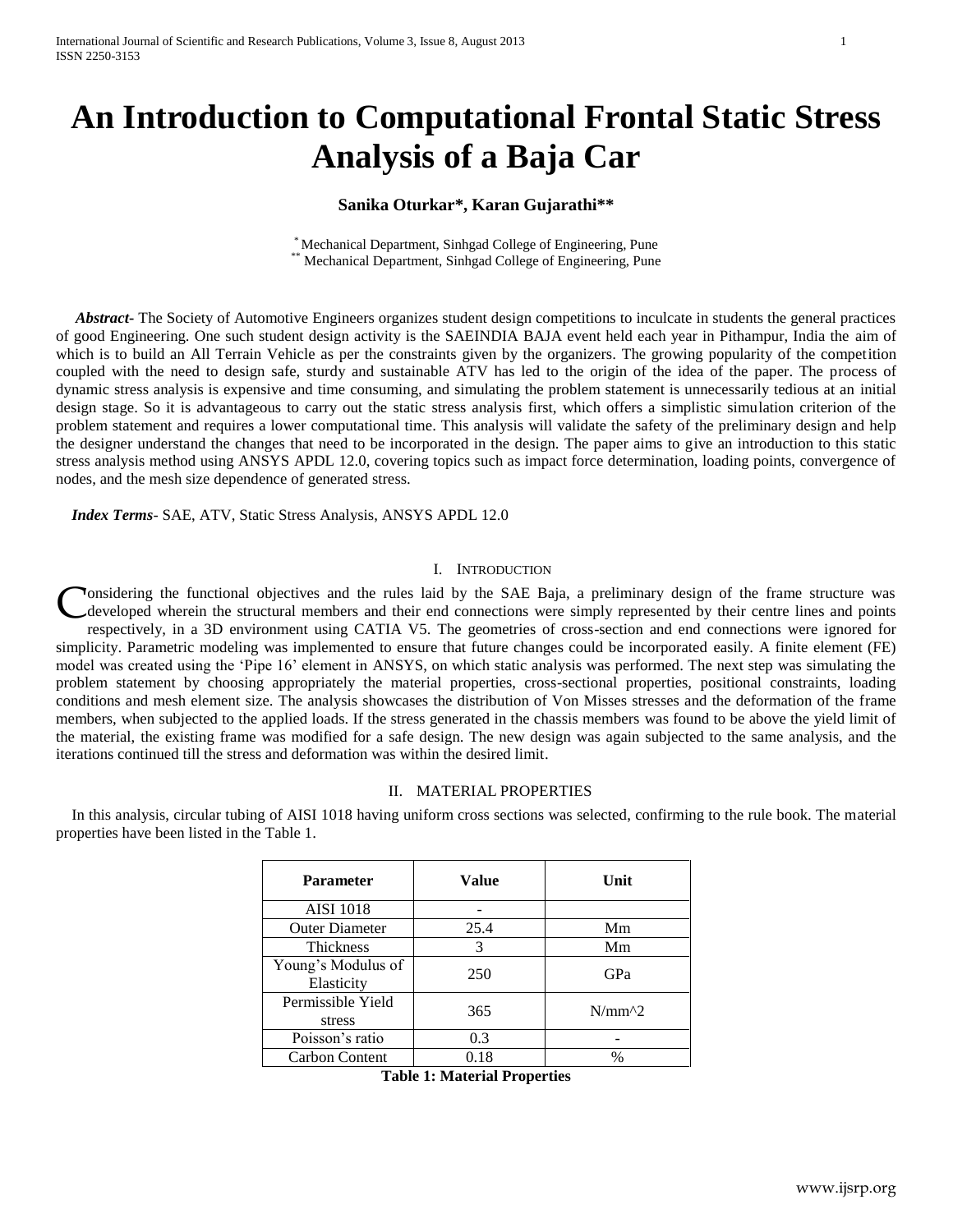International Journal of Scientific and Research Publications, Volume 3, Issue 8, August 2013 2 ISSN 2250-3153

#### III. ANALYSIS

#### *A. Element Type*

 The analysis of the chassis was performed in ANSYS APDL. Node to node connectivity between members was ensured to obtain correct readings of the analysis. The line type element 'PIPE 16' was used. It is a uni-axial element with tension-compression, torsion and bending capabilities; and has six degrees of freedom at the two nodes: translation in the nodal X, Y, and Z directions and rotation about the nodal X, Y, and Z axes.

## *B. Assumptions*

- 1) The chassis material is considered to be isotropic and homogenous.
- 2) Chassis tube joints are considered to be perfect joints.
- 3) The 'Crumple zone' phenomenon is not considered.

#### *C. Calculations*

1. Impact Force Determination by Speed Limit

According to the constraints in the rulebook, the maximum speed of the car is assumed to be 60km/hr or roughly around 16.66 m/s.

For a perfectly inelastic collision, the impact force is as calculated from Eqn.(1).

 ${W}_{\textit{net}} = 1/2(m) (v^2)_{final} - 1/2(m) (v^2)_{initial} \cdots (1)$ Where,  $W_{net}$  is net work done on account of an inelastic collision.

 $W_{\bm{n}\bm{e}\bm{t}} = -\,1/2(\bm{m})(v^2)_{initial}\cdots (2)$ but,  $W_{net}$  = Impact Force  $*d \cdots (3)$ Where  $\boldsymbol{d}$  is the distance travelled during impact.

 It is considered that for static analysis, the vehicle comes to rest 0.1 seconds after impact. Therefore, for a vehicle which moves at 16.66 m/s (or 60 km/hr), the travel of the vehicle after impact is 1.66 m. From Eqn.  $(1)$ ,  $(2)$  and  $(3)$ , we get:

*Impact Force* =  $1/2(m)(v^2)_{initial} \times 1/d ... (4)$ *Impact Force* =  $1/2(275)(16.66^2)$  × Impact Force  $(F1) = 22990.298$  N

Therefore, Impact Force by Speed Limit(F1)  $\approx$  23,000 N

2. Impact Force Determination by Acceleration Limit

The 'Motor Insurance Repair Centre' has analyzed that the baja car will see a maximum of 7.9 G's of force during impact.

Force =  $m \times a$  ... (5) Where,  $m = 275kg$  and  $a = 7.9 \times 9.81m/s^2$ Force =  $21312.225$  N

Therefore, Impact Force by Acceleration Limit (F2)  $\approx$  21,400 N

These two values of F1 (from Eqn.4) and F2 (from Eq. No.5) are practically comparable.

3. Impact Force Determination for Worst case Scenario

 According to research, a human body will pass out at forces much higher than 7.9 G's. Therefore, a value of 10 G's was considered for an extreme worst case collision. Therefore for static frontal impact analysis, the load on the vehicle is calculated from Eqn. (6).

 $F3 = m \times a$ ... (6)

Where,  $m = 275kg$  and  $a = 10 \times 9.81m/s^2$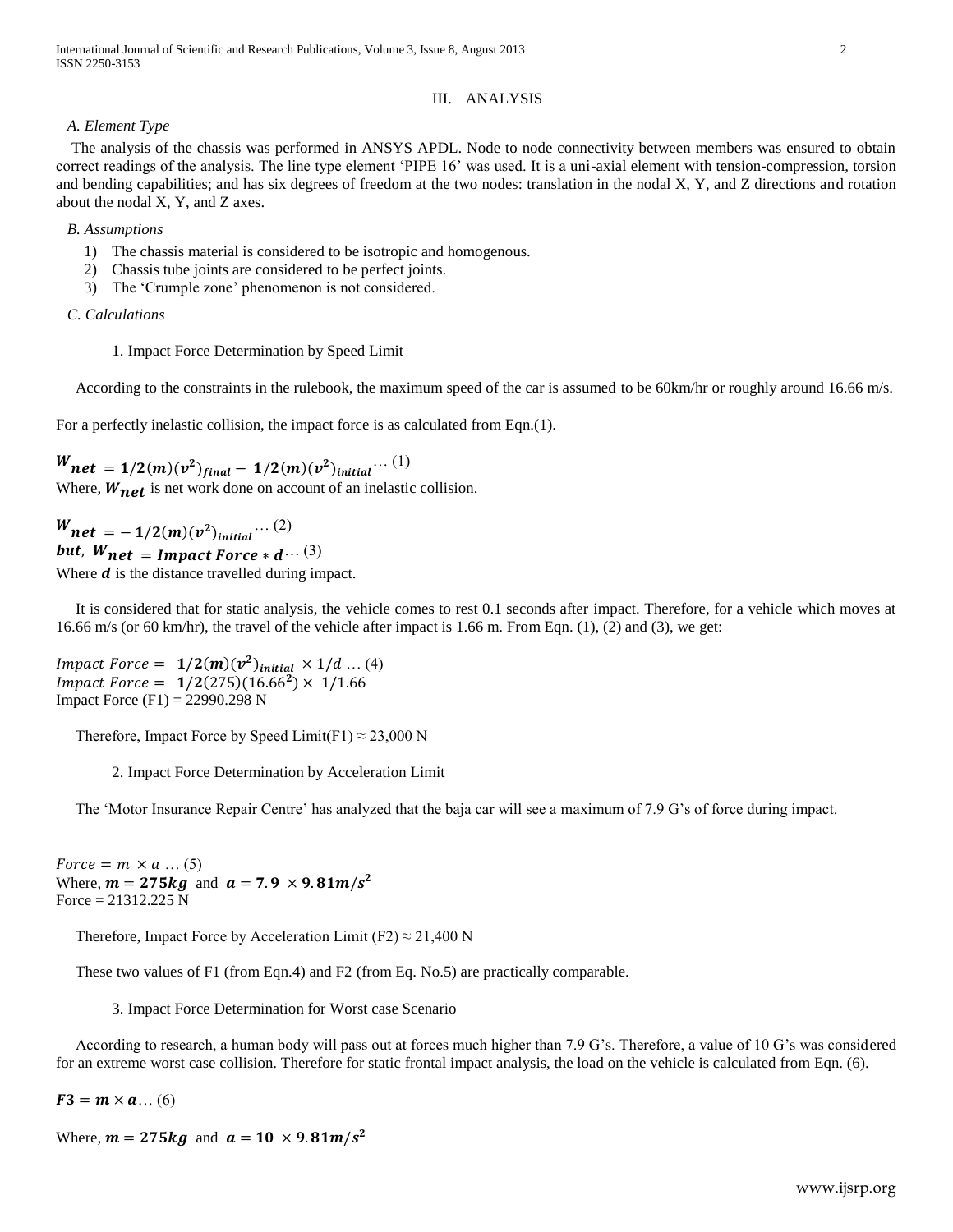International Journal of Scientific and Research Publications, Volume 3, Issue 8, August 2013 3 ISSN 2250-3153

## $F3 = 275 \times 10 \times 9.81$

*F*3 = 26,700 N

Assuming a factor of safety of 1.25 for the body frame, a force of **33,000 N** is applied in the analysis.

## IV. LOADING POINTS

 The structure is loaded at the points where the Centre of gravity is located (as indicated by the yellow figures on the chassis in Fig. (1). The forces are applied on the frontal part of the chassis (as indicated by red arrows in the figure) as it is the first point of contact in case of a frontal collision**.**





## V. VON-MISSES STRESSES

 Failure of mechanical components subjected to bi-axial or tri-axial stresses occurs when the strain energy of distortion per unit volume at any point in the component, becomes equal to the strain energy of distortion per unit volume in a standard tension test specimen during yielding. According to this theory, the yield strength in shear is 0.577 times the yield strength in tension. Experiments have shown that the distortion energy theory is better in agreement for predicting the failure of ductile components than any other theory of failure.

## VI. CONVERGENCE NODE

The analysis was carried out using progressively reducing elemental sizes. The elemental size having consecutive stress error less than 5% is generally considered as the optimum size of mesh. It means that any further decrease in size will only negligibly increase the accuracy of the results.

#### VII. OBSERVATION TABLE

The stress values for different mesh sizes are as tabulated in Table 2.

| <b>PARAMETER</b>                    | <b>CASE I</b> | <b>CASE II</b> | <b>CASE III</b> | <b>CASE IV</b> |
|-------------------------------------|---------------|----------------|-----------------|----------------|
| Size of Mesh (units)                | 50            | 10             | 8               |                |
| No. of nodes                        | 741           | 3586           | 4484            | 5130           |
| No. of Elements                     | 772           | 3815           | 4515            | 5712           |
| No. of nodes selected for Fixed     | 147           | 588            | 884             | 1009           |
| Constraint                          |               |                |                 |                |
| No. of nodes subjected to the Force | 44            | 180            | 262             | 288            |
| Force on each node                  | 750           | 183            | 126             | 115            |
| Max value of Von Misses Stresses    | 42.775        | 417.187        | 443             | 444.09         |
| Percentage Error                    |               | 87.5           | 6.19            | 0.24           |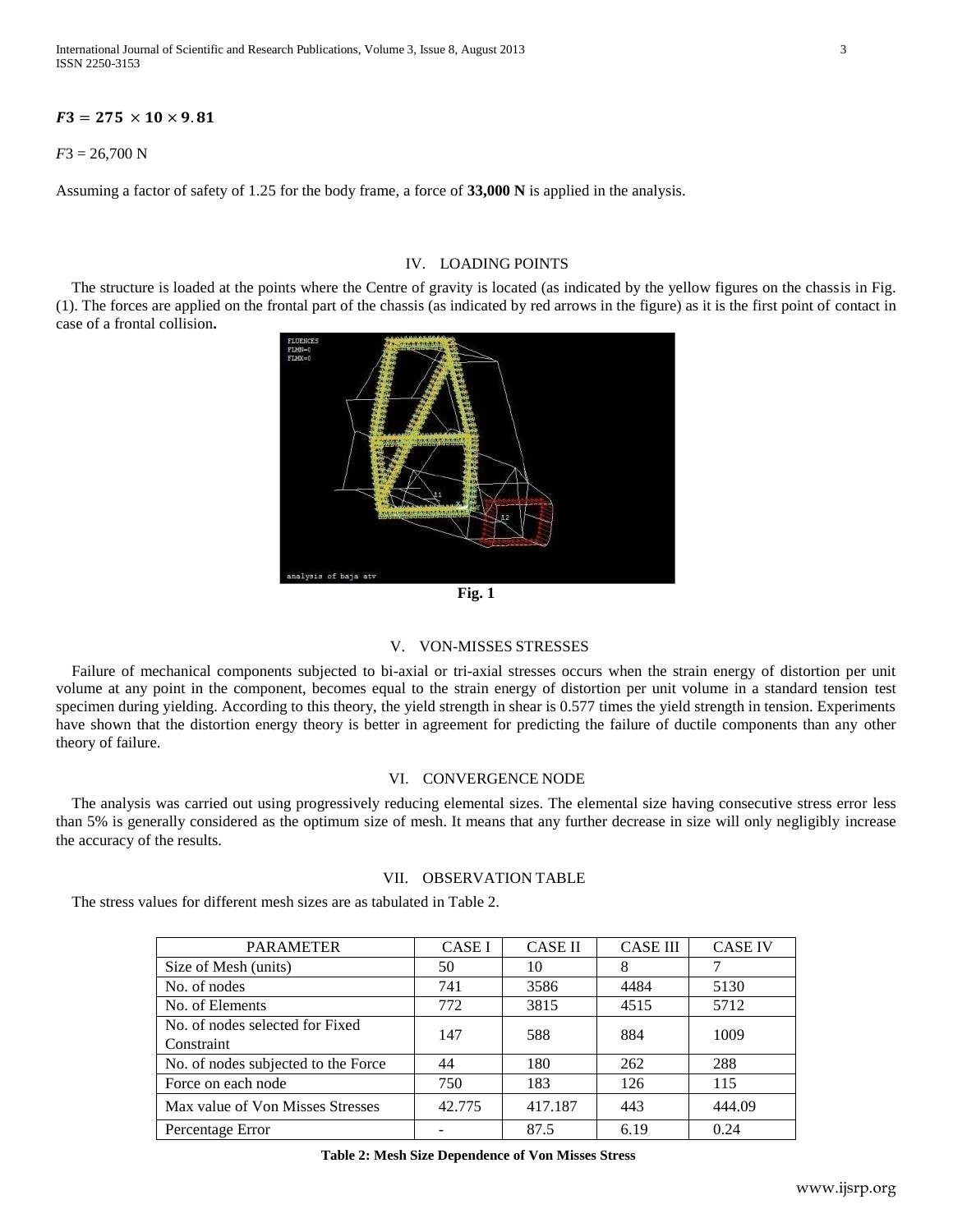## VIII. OBSERVATIONS

- 1. Maximum stressed regions of the chassis are under safe stress.
- 2. Two high stress regions were detected as shown in Fig. (4) and Fig. (5)
- 3. The maximum Von Misses stress was found to be 444.09N/mm2, which exceeds the yield strength.



**Fig. 2: Results for Mesh Size 10**



**Fig. 3: Results for Mesh Size 8**



**Fig. 4: Results for Mesh Size 10**